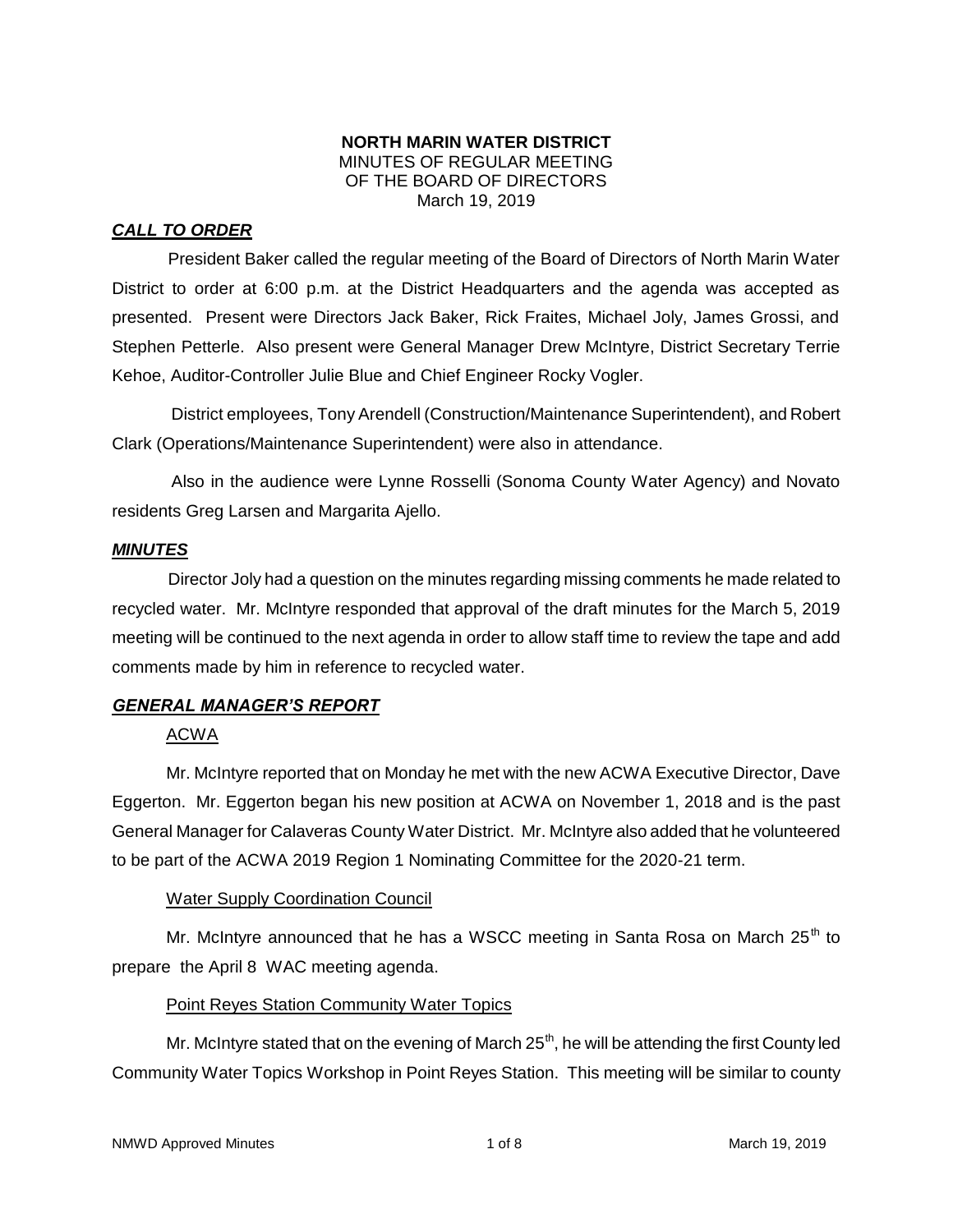led workshops that have been taking place in the Dillon Beach Village community. The topics discussed will include water supply, septic concerns and sea level rise.

### *PRESENTATION ON DRAFT FY 20 SCWA WATER TRANSMISSION SYSTEM BUDGET*

Lynne Rosselli, from SCWA, provided a presentation on the draft FY20 SCWA Water Transmission Budget, in which the North Marin water rate will increase 4.8% to \$936.37 per acre foot. Ms. Rosselli noted that the rate increase was tempered by a 5% increase in projected water deliveries for FY20. She also pointed out that NMWD opted for the cash option instead of bonds. Director Baker asked what other agencies chose the cash option, and Ms. Rosselli replied only North Marin Water has the option per the Restructured Agreement. Director Joly asked what the other agencies will be paying, and she replied the average rate is slightly less at 4.6% and NMWD's rate is higher because NMWD also pays a "Russian River Conservation Charge" in lieu of property taxes paid by Sonoma county customers to pay costs associated with the Warm Spring Dams project. Director Joly then inquired as to how much Marin Municipal pays. Mr. McIntyre replied that they pay a higher rate than what we pay at \$1,130 per acre foot. Director Joly asked if they have increased the debt by keeping rates low. Ms. Rosselli replied that this year there will be an increase of \$13 million dollars in bonds, but NMWD does not pay into that because we are paying cash.

Director Petterle left the Board Room at 6:26 p.m.

Director Joly asked what the indebtedness will be with this new bond. Ms. Rosselli stated the total debt service is five million per year for the 2019 budget, and the debt service is 9% of the total budget which has increased to catch up with deferred maintenance and deferred capital improvement projects. Director Joly asked how many years they have deferred and how much is left. Ms. Rosselli stated she didn't have the numbers readily available but that they had to defer many projects during the drought and now SCWA is a good position to catch up. She also added the Dry Creek Habitat Enhancement Project is under a Biological Opinion order by the federal government so they are obligated to perform the work and the project is expensive. She noted that the Army Corp is supposed to cover 65% of these costs. Mr. McIntyre added that continued Corps funding is critical and encouraged Board members to attend the ribbon cutting ceremony on April 22<sup>nd</sup> in Dry Creek to celebrate the cooperative work between the Corps and SCWA to-date. Director Baker also inquired about the rubber inflatable dam replacement project at Mirabel commenting that they are very expensive and only a couple of vendors have them. Ms. Rosselli stated that they are in line to purchase and receive the new dam this year.

### *OPEN TIME*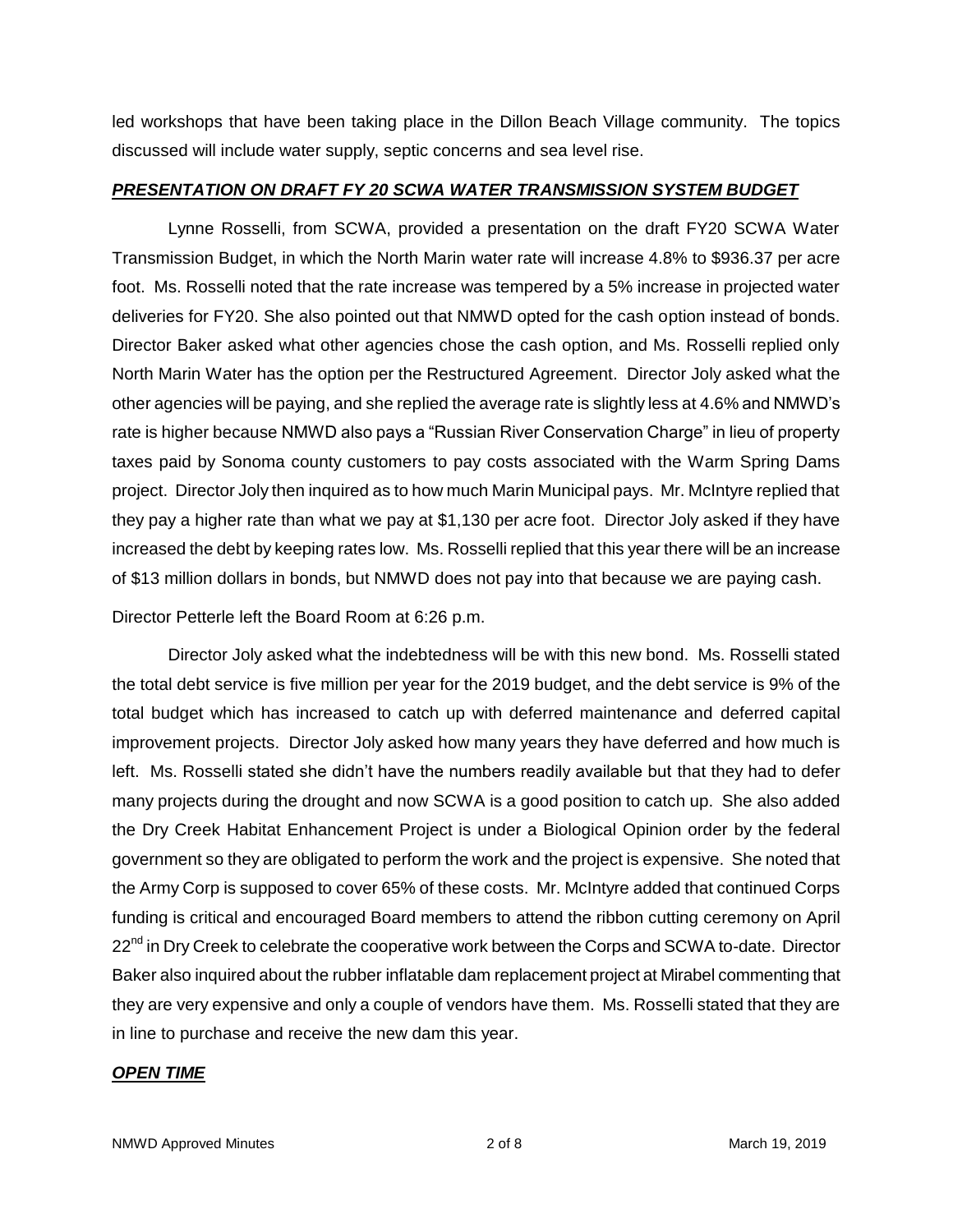President Baker asked if anyone in the audience wished to bring up an item not on the agenda and there was no response.

#### *STAFF/DIRECTORS REPORTS*

President Baker asked if staff or Directors wished to bring up an item not on the agenda and the following were discussed.

During the Staff/Director's Report, Mr. Clark discussed the West Marin disinfection byproduct issue and noted that with the last PRE water sample in February, the average was below the 0.080mg/L limit and we currently remain in compliance with regulations. He added that staff is working with West Yost Consultants to come up with an action plan to have an appropriate treatment system in place this summer for the PRE Zone. Mr. McIntyre added that being below the threshold buys us some time but we need to move quickly to address this issue. Mr. McIntyre thanked the Operations and Water Quality staff for making the necessary changes to date adding that more needs to be done. Director Joly asked when staff thought this will be a compliance issue again. Mr. Clark replied that the next samples will be in May and then August and that our goal is to have something installed before August. Director Joly asked if West Yost will be able to help us meet this date and Mr. Clark replied that we are working closely with West Yost to achieve this goal.

Mr. Clark also announced that staff is working on getting the Stafford Treatment Plant up and running this Wednesday. Director Joly asked what the startup date was for last year, and Mr. Clark replied April 9<sup>th</sup>.

Director Petterle returned to the Board Room at 6:33 p.m.

# *MONTHLY PROGRESS REPORT*

Mr. McIntyre reviewed the Monthly Progress Report for February. He reported that February water production in Novato was down 18% from one year ago and down 4% fiscal year to date. In West Marin, water production is down 23% from February one year ago and up 10% fiscal year to date. He added that recycled water production is down 90% from one year ago and up 23% fiscal year to date. Mr. McIntyre added that it is interesting to note that our recycled water production was 44% of Stafford Treatment Plant production fiscal year to date. He noted that Stafford Lake holds 4900 AF and is spilling with a Lake elevation of 198.6 feet. Mr. McIntyre added that Lake Sonoma is at 100% capacity, Lake Mendocino is at 118% capacity and Stafford Lake is at 102% capacity.

Mr. McIntyre advised that Board that under Safety/Liability, we currently have 151 days without a lost time injury. On the Summary of Complaints and Service Orders, the Board was apprised that overall the number of complaints/service orders are up 24% fiscal year to date. Mr.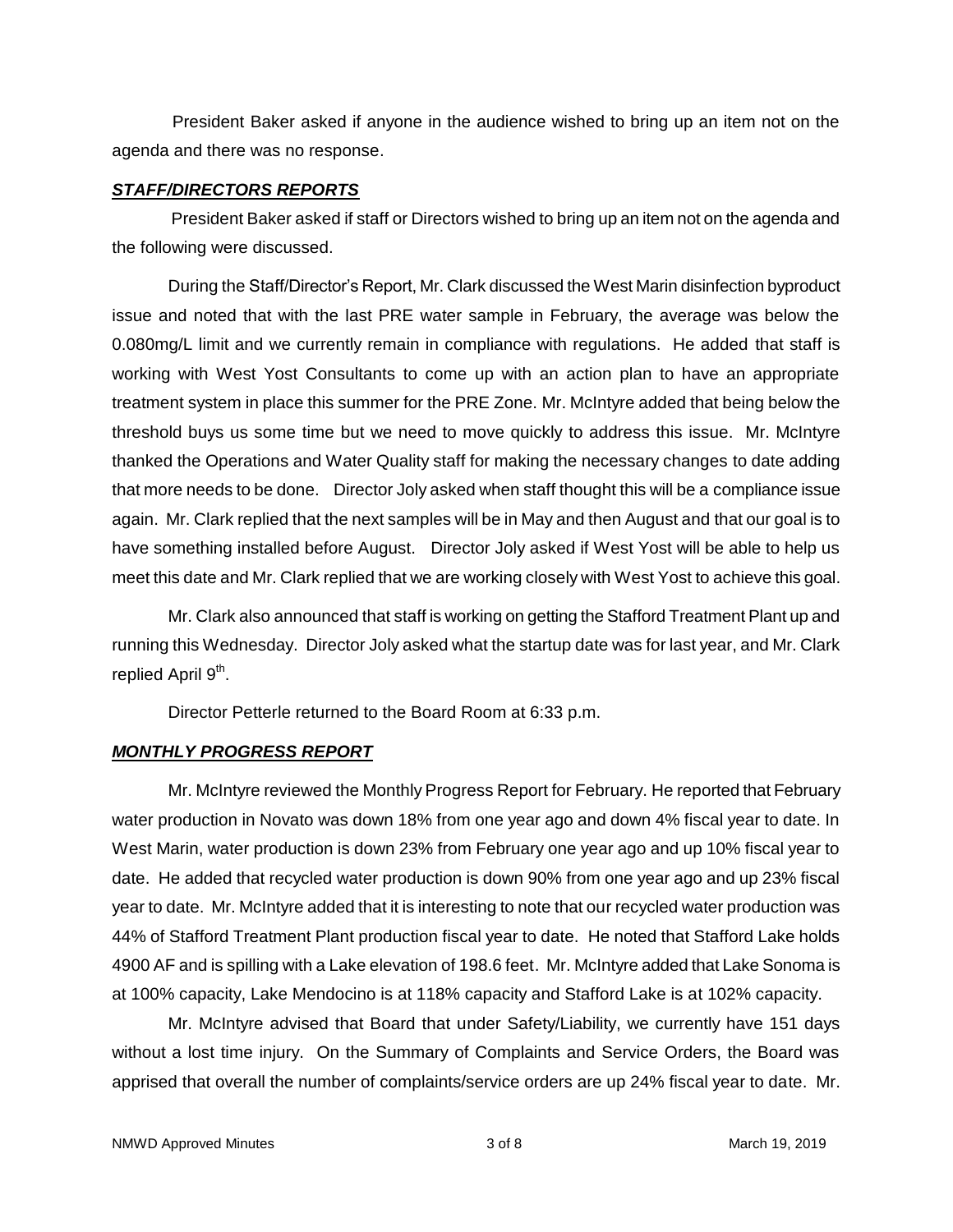McIntyre reminded the Board that the primary reason for this increase is due to increased customer water awareness due to AMI implementation. Ms. Blue reported on the February 2019 Investments, where the District's portfolio holds \$17.9M earning a 2.11% rate of return. Ms. Blue noted the LAIF rate is 2.39%.

# *CONSENT CALENDAR*

On the motion of Director Petterle, and seconded by Director Fraites the Board approved the following items on the consent calendar by the following vote:

AYES: Director Baker, Fraites, Grossi, Joly and Petterle

NOES: None

ABSTAIN: None

ABSENT: None

# *ATHERTON PLACE WATER FACILITIES APN: 125-600-51 & 52*

The Board approved the Atherton Place Water Facilities water service agreement for 50 new townhome style condominiums and 1,340 square feet of commercial/community space located along Redwood Blvd between Pinheiro Circle and Ranch Drive

# *MARIN LAFCO SPECIAL DISTRICT MEMBER ELECTION BALLOT*

The Board approved to cast their vote for Jack Baker on the 2019 Marin LAFCO Special District Member, Regular Seat, Election Ballot. Las Gallinas Valley Sanitary District and North Marin Water District nominated NMWD Director Jack Baker for this four-year term position.

# *SUPPORT LETTER FOR SB 669 (CABALLERO)*

The Board approved continued support of ACWA's coalition letters to oppose any statewide water tax legislation in 2019 and authorized the General Manager to execute a support letter for SB 669 (Caballero), creating a Safe Drinking Water Trust Fund to help community water systems in disadvantaged communities provide access to safe drinking water. The Safe Drinking Water Trust Fund would be financed with General Fund dollars and is the preferable alternative to proposed statewide water tax legislation.

# *ACTION CALENDAR*

# *AUTHORIZE AFFIRMATIVE VOTE FOR SCWA FY20 WATER TRANSMISSION SYSTEM BUDGET*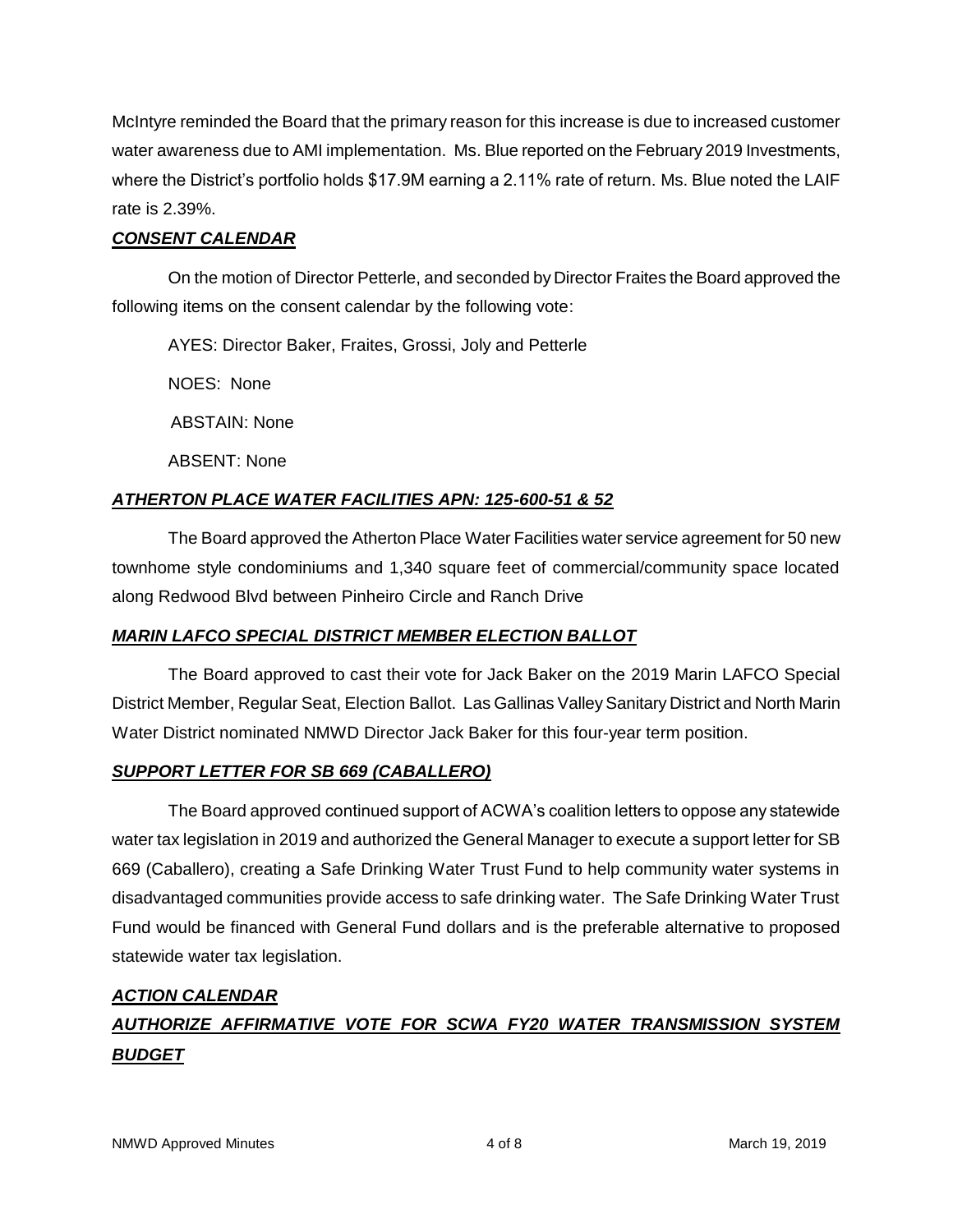Mr. McIntyre noted that the proposed budget sets NMWD water purchases for FY2019/20 at \$937.37 per acre-foot. He reminded the board that Auditor-Controller Julie Blue was a member of the Ad Hoc budget subcommittee formed in December, 2018 to help negotiate the budget with SCWA. Mr. McIntyre requested that the Board authorize Jack Baker, as our WAC Representative, to vote in favor of the SCWA FY2019/20 Water Transmission System Budget at the April 8, 2019 WAC meeting.

Director Joly stated we are looking for a water rate increase of around 5%, but asked if in the future will be looking at a 10% increase. Mr. McIntyre replied that the Ad Hoc budget subcommittee has continued to stress that future SCWA rate increases are kept around 4 to 6% per year. Director Joly requested to see future budgets over two meetings noting he would like to have more time to review the information since these are significant expenditures.

On the motion of Director Petterle and seconded by Director Fraites the Board approved authorizing Jack Baker to vote in favor of the SCWA FY2019/20 Water Transmission Budget by the following vote:

AYES: Director Baker, Fraites, Grossi, Joly and Petterle NOES: None ABSTAIN: None ABSENT: None

# *AMI OPT-OUT OPTIONS – 26 ARONIA LANE*

Mr. Clark explained that after ongoing investigations and testing of local radio wave frequency, the customer at 26 Aronia Lane still has concerns regarding the newly installed AMI meter. Therefore, Mr. Clark recommended the Board approve an AMI Opt-Out option for the customer.

Director Grossi asked if this one meter served six customers. Mr. Clark replied yes, there is one AMI meter for all six units and that the bill is in the name of the HOA and they would be the one looking at the consumption. Director Petterle asked if the fee was enough to cover the cost. Ms. Blue noted that the fee is consistent with the Opt-Out policy and we have not yet heard from the HOA. Mr. Larsen stated that they could pay the fee but that he doesn't think the HOA will have a problem paying it. Mr. Larsen stated he went to the HOA Board and briefed them, adding he will have them contact Ms. Blue directly. Director Baker added we would need something formal from the HOA. Director Petterle stated that we have to deal with the HOA because the service is in their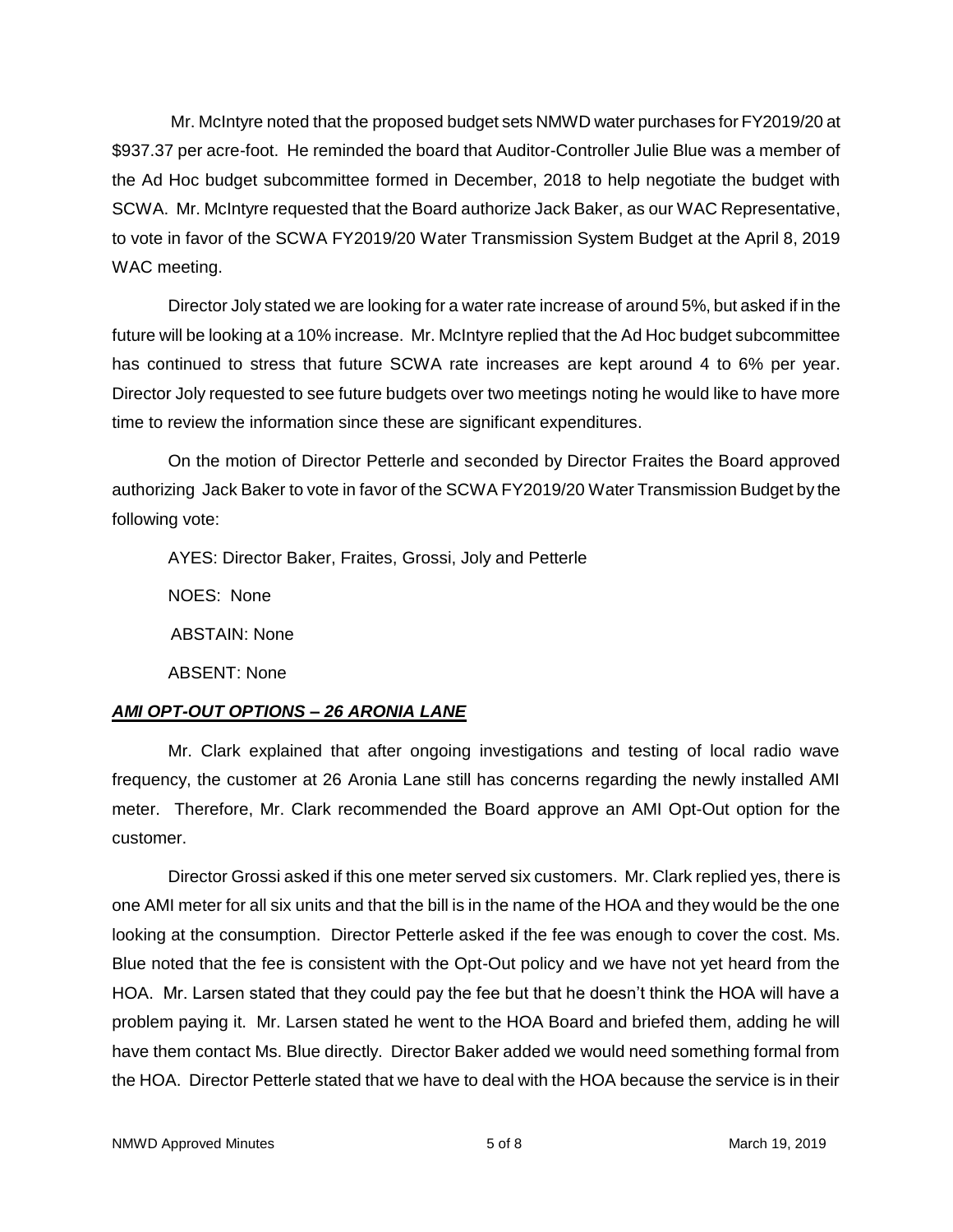name. Director Joly also asked Ms. Ajello if she was feeling better, she stated that it can only get better.

On the motion of Director Petterle and seconded by Director Fraites the Board approved the AMI Opt-Out option for 26 Aronia Lane by the following vote:

AYES: Director Baker, Fraites, Grossi, Joly and Petterle

NOES: None

ABSTAIN: None

ABSENT: None

### *PROPOSAL FOR WATER RATE STUDY*

Ms. Blue opened discussion on this agenda item by reminding the Board that the recent peer review concluded that a more complete study should be prepared in time for the FY21 budget cycle.

She requested that the Board authorize the General Manager to execute an agreement with Hildebrand Consulting to conduct a 2019 Water Rate Study.

Director Fraites asked if this year's proposed 3.5% rate increase would change if the Board approved the Water Rate Study contract. Ms. Blue answered that the rate study will be used for future budget cycles. Director Joly asked if the rate study would be ready before we begin the FY2020-21 budget process. Ms. Blue replied that the rate study will be completed by December 2019 which will allow sufficient time to incorporate the results into the FY2020-21 budget process that begins early, 2020. Director Grossi asked how the consultant will evaluate what fair and equitable rates are, and will they look at the cost it takes to provide the service. Ms. Blue stated that the consultant will review all rates to ensure revenue collected from each customer is proportional to the cost to provide said service. Director Joly asked if we had reached out to our legal counsel. Mr. McIntyre replied that legal counsel has been actively involved on this issue and agrees that this rate study should be performed. Mr. McIntyre also added that he recommends that a Water Rate Study Ad Hoc Subcommittee be formed. Director Joly stated he would like to be involved in this process and Director Grossi added he would like to as well. Mr. McIntyre replied that, based on this input the Ad Hoc subcommittee will consist of Director's Joly and Grossi. Director Fraites asked if we have to do a new rate study every year. Ms. Blue replied that rate studies are typically updated every three to five years.

On the motion of Director Joly and seconded by Director Fraites the Board approved authorizing the General Manager to enter into an agreement with Hildebrand Consulting to conduct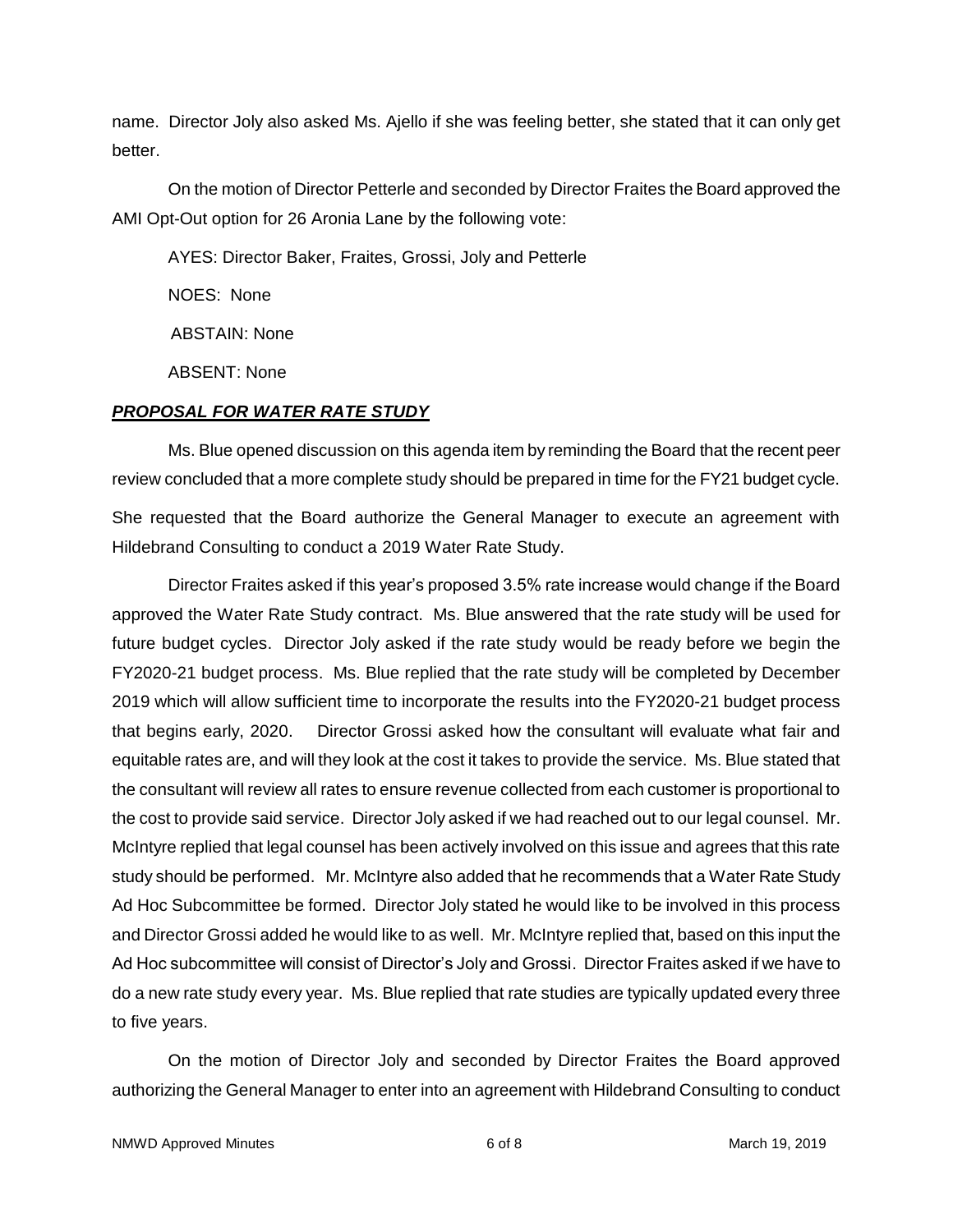a Water Rate Study and to form a Water Rate Study Ad Hoc Subcommittee by the following vote: AYES: Director Baker, Fraites, Grossi, Joly and Petterle

NOES: None

ABSTAIN: None

ABSENT: None

### *RATE INCREASE LETTER TO NOVATO CUSTOMERS*

Ms. Blue presented a draft Rate Increase Letter to Novato Customers which will be mailed on April  $6<sup>th</sup>$  and proposes a 3.5% rate increase. Director Petterle asked if the letter presented was our standard letter. Mr. McIntyre replied that the format is similar to previous letters but more rate increase justification information was added regarding employee compensation and increased government regulations/permit fees. Ms. Blue also announced that we will be adding an excerpt on the customer water bills with a brief summary of the rate increase and a link to calculate how the rate will affect them individually. An example of this notice will be included in the next meeting agenda.

On the motion of Director Petterle and seconded by Director Fraites the Board approved the Rate Increase Letter to Novato customers by the following vote:

AYES: Director Baker, Fraites, Grossi, Joly and Petterle NOES: None ABSTAIN: None ABSENT: None

### *MISCELLANEOUS*

The Board received the following miscellaneous items: Disbursements – Dated March 7, 2019, Disbursements – Dated March 14, 2019, and Stafford Treatment Plant Production Cost.

The Board received the following news articles: Novato council approves disputed 87-room hotel; City moves to shore up pensions; Pension litigants deflated by ruling; Water rate, fee hike plan raises questions – MMWD; Chronic flooding prompts toll talk; Second units can help solve housing crisis and Novato council signals shift to district elections.

Director Joly requested that he would like to have something reported to the Board so it is reflected in the minutes that the AMI project is finished. Ms. Blue stated that the project is substantially complete but we still have some in-house work needed to complete the project. . Mr.